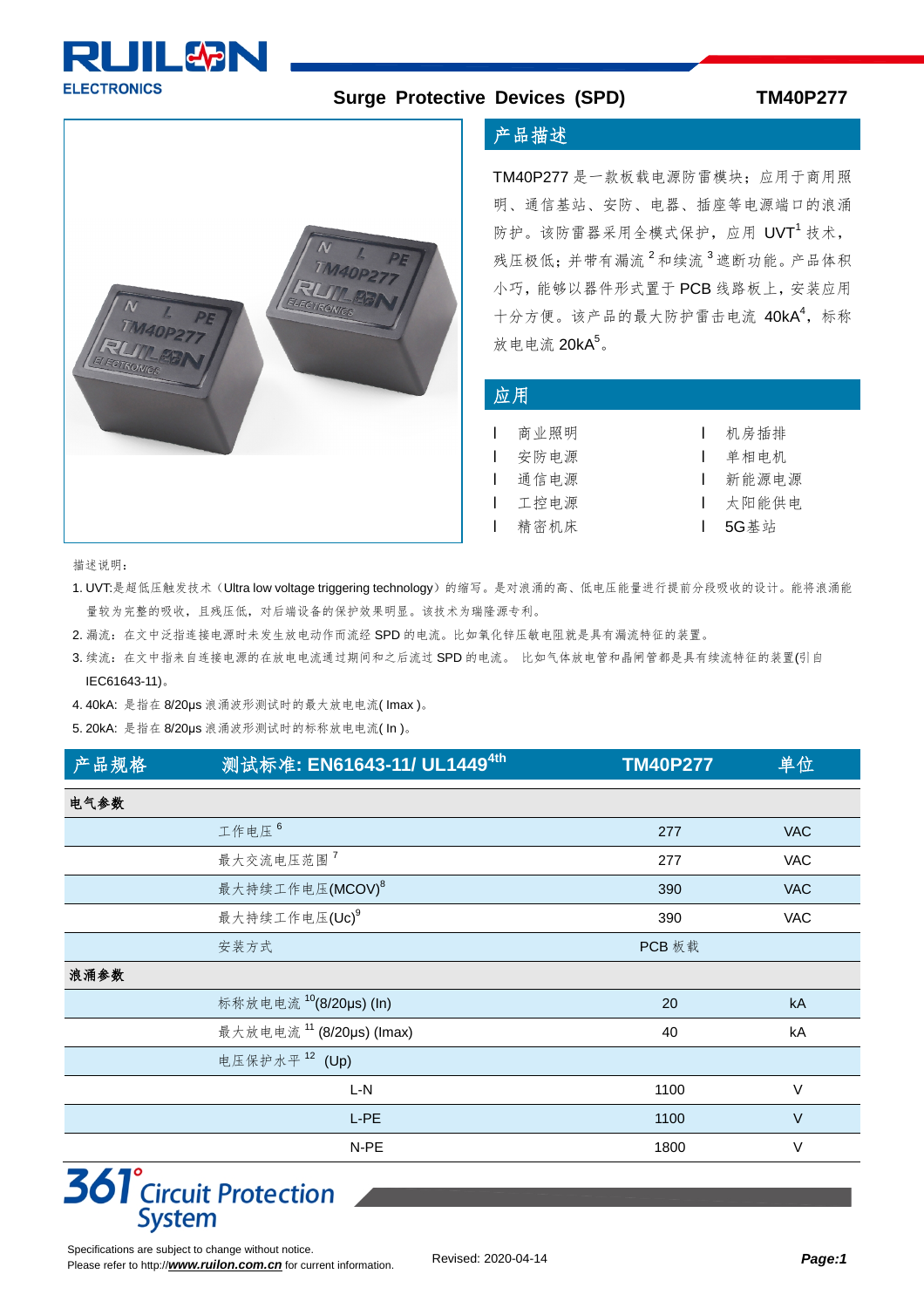# **PLITLEAR**

**ELECTRONICS** 

#### **Surge Protective Devices (SPD) TM40P277**

| 储运参数     |                                       |                 |
|----------|---------------------------------------|-----------------|
| 外壳材料     | ABS765A(94V0)                         |                 |
| 工作环境温度范围 | $-40 - 80$                            | $\rm ^{\circ}C$ |
| 存储温度范围   | $-40 - +125$                          |                 |
| 尺寸       | $40.5 \times 31.5 \times 27.5$ (±0.5) | mm              |
| 重量(单只)   |                                       | g               |
| 包装箱尺寸    | 315×290×272                           | mm              |
| 整箱数量     | 250                                   | pcs             |

参数说明:

- 6. 工作电压: 制造商分配给 SPD 的正常交流电源电压额定值 (引自 UL1449<sup>4th</sup>)。
- 7. 最大交流电压范围:可连续地施加在 SPD 上的最大交流电压有效值。
- $8.$  最大持续工作电压(MCOV):最大 r.m.s.可以连续施加到 SPD 的电压(引自 UL1449<sup>4th</sup>)
- 9. 最大持续工作电压(Uc):最大 r.m.s.可以连续施加到 S P D 的电压(引自 IEC61643-11)
- 10. 标称放电电流: 制造商选择的电流峰值,通过 SPD, 当前波形为 8/20us, SPD 在 15 次浪涌之后保持功能(引自 UL1449<sup>4th</sup>).
- 11. 最大放电电流:具有 8/20μs 波形和制造厂声称幅值的流过 SPD 电流的峰值。属于 T2 测试类型(引自 IEC61643-11)
- 12. 电压保护水平: 由于施加规定梯度的冲击电压和规定幅值及波形的冲击电流而在 SPD 两端之间预期出现的最大电压(引自 IEC61643-11)。

### TM40P277 的重复浪涌能力测试 **TM40P277** 的重复浪涌能力测试



| 测试                         | 浪涌量级              | 承受次数 |
|----------------------------|-------------------|------|
|                            | 40kA              |      |
| 浪涌冲击测试数据1<br>$(8/20\mu s)$ | 25kA              | 2    |
|                            | 20 <sub>k</sub> A | 15   |
| 极限测试 $(TTF^2)$ 数据          | 40kA              | 2    |
|                            | 20 <sub>k</sub> A | 22   |

- l 标称放电电流:20kA, 8/20μs;
- l 最大放电电流:40kA, 8/20μs;
- **l** 执行标准: UL1449<sup>4th</sup>;
- l 并联SPD设备;
- l UVT超低压技术,保护更加充分;
- l 板载部件,直接焊接在PCB上;
- l 紧凑外形:40.5×31.5×27.5,便于安置;
- **l** 满足 110~277VAC电压范围:
- l 经过TTF严酷测试,性能优越。

1.浪涌冲击测试数据:是指依照所执行标准进行的浪涌量级分级测试时,产品必须达到的耐受次数。

2. TTF ( Testtofail ) :是指产品在设定的浪涌量级下可以耐受的冲击次数的故障临界值。TTF 测试是 RUILON 实验室自行设定的测试项,用来了解 浪涌防护产品的性能极限。

## **361**<sup>°</sup>Circuit Protection **System**